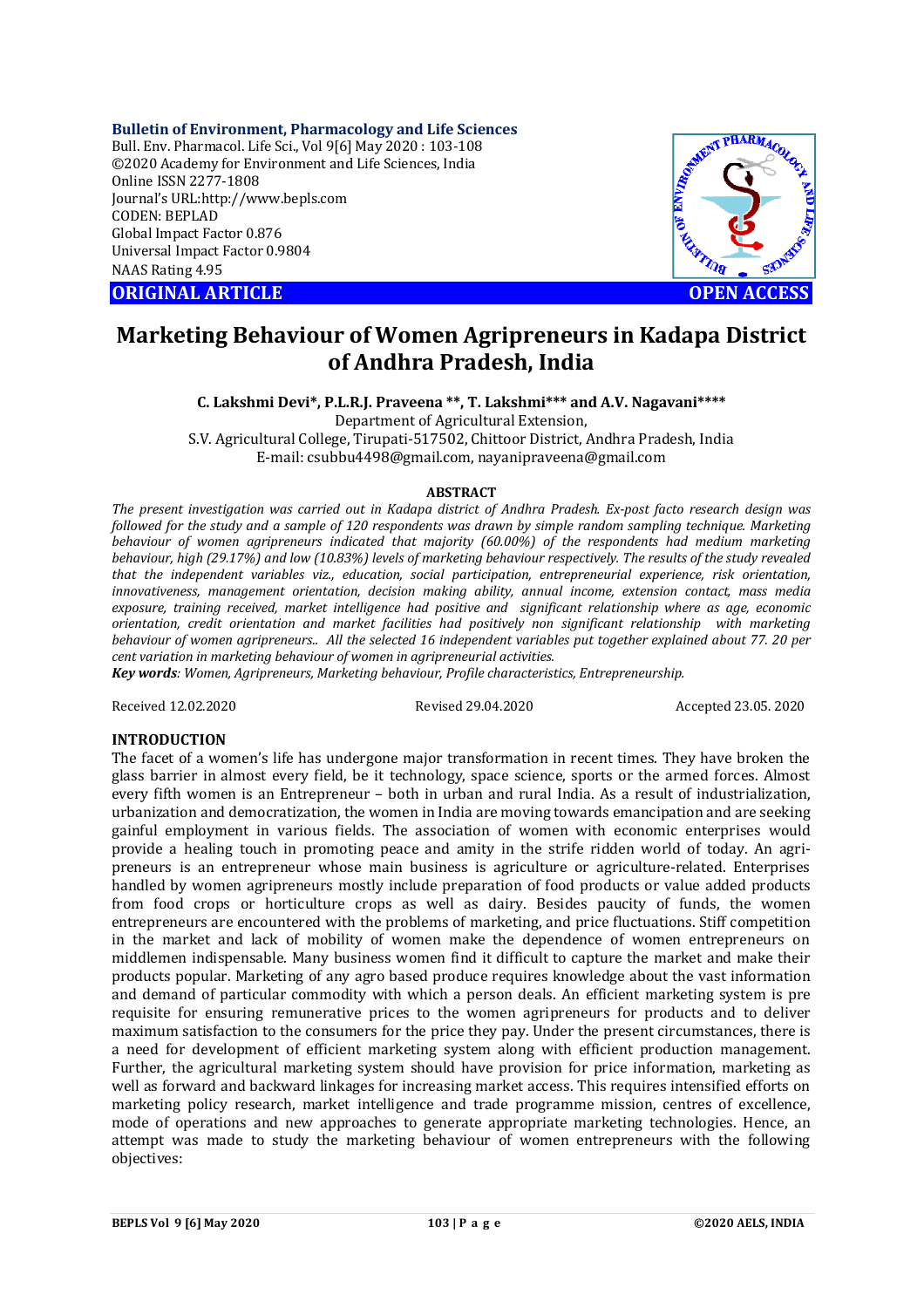- 1. To determine the marketing behaviour of women involved in agripreneurial activities.
- 2. To study the relationship between the profile of women entrepreneurs with marketing behaviour in agripreneurial activities

# **MATERIAL AND METHODS**

The study was conducted in Kadapa district of Andhra Pradesh during the year 2018-19. *Ex-post facto* research design was followed for the study. Three mandals of Kadapa district and two villages from each mandal were selected randomly. A sample of 120 women respondents were selected from six villages randomly. The data were collected by personal interview method through structured interview schedule and analyzed by employing suitable statistical tools like Arithmetic mean, Standard deviation, Frequencies and percentages. Correlation coefficient was used to find out the relation between the independent variables and marketing behaviour so as to know the degree of association between the variables. Multiple regression analysis was also carried out to find out functional relationship between independent variables and marketing behaviour.

## **RESULTS AND DISCUSSION**

The findings from Table 1 indicated that most of the women entrepreneurs in the study area were having medium level of marketing behaviour (60.00&) while 29.17 per cent had high level of marketing behaviour and a small per cent (10.83) had low level of marketing behaviour. Marketing behaviour implied the degree to which the respondents were oriented towards marketing of their produce to get remunerative prices. Most of the women entrepreneurs in the study area were trained by the local KVK and exposed to different channels of marketing. The respondents were also frequently contacting the KVK scientists and other successful entrepreneurs for raw material enquiries, packing material and price fixation, processing machinery and also for certification. The results indicated that they were capable of using the market intelligence in analyzing the market trends, channels of marketing and demand for the products. Thus they were very optimistic in forecasting the price and choosing the appropriate markets for selling their products. This might be the probable reason for most of the women agripreneurs having medium and high marketing behaviour. The obtained result is in conformity with the findings of Maratha and Badodiya [4] with respect to their study on marketing behaviour of vegetable growers in Rajasthan.

| S.No. | Category | <b>Frequency</b> | Percentage  |  |
|-------|----------|------------------|-------------|--|
|       | Low      | 13               | 10.83       |  |
|       | Medium   | 72               | 60.00       |  |
|       | High     | 35               | 29.17       |  |
| Total |          | 120              | 100.00      |  |
|       |          | Mean=78.25       | $SD = 5.98$ |  |

# **Table 1. Distribution of Respondents According to their level of Marketing Behaviour (n=120)**

## **Relationship between the profile of women agripreneurs with their marketing behaviour**

Correlation coefficient was computed to know the relation between the profile of women agripreneurs with their marketing behaviour and the results are presented in table 2. From the computed 'r' values, the inferences drawn were as follows:

## **Age Vs Marketing behaviour**

From the Table 2, it is evident that co-efficient of correlation  $(r = 0.180)$  between age and marketing behaviour was found to be less than the table value of 'r' at 0.05 level of significance. Irrespective of the age of the respondent, marketing behavior of the women agri-preneurs was dependent on individual's personal interest. Profit maximization is the ultimate goal of the women agripreneurs and irrespective of the age, the respondents gathered information on demand for the product, availability of raw material, consumer's needs and preference, who the competitors are so that they could choose right type of enterprises and enhance their sales to earn profits indicating that marketing behavior is not independent of age of the respondents. This conclusion is supported by the findings of Vineetha [7].

# **Education Vs Marketing behaviour**

It is evident from the Table 2 that co-efficient of correlation  $(r = 0.387)$  between education and marketing behaviour was found to be greater than the table value of 'r' at 0.01 level of significance. Most of women entrepreneurs in the study area were educated at least upto high school and could gather information relating to marketing from various sources for profit maximization. Thus, education exhibited positive and significant relationship with marketing behaviour. Similar results were reported by Hameed and Sawicka [2].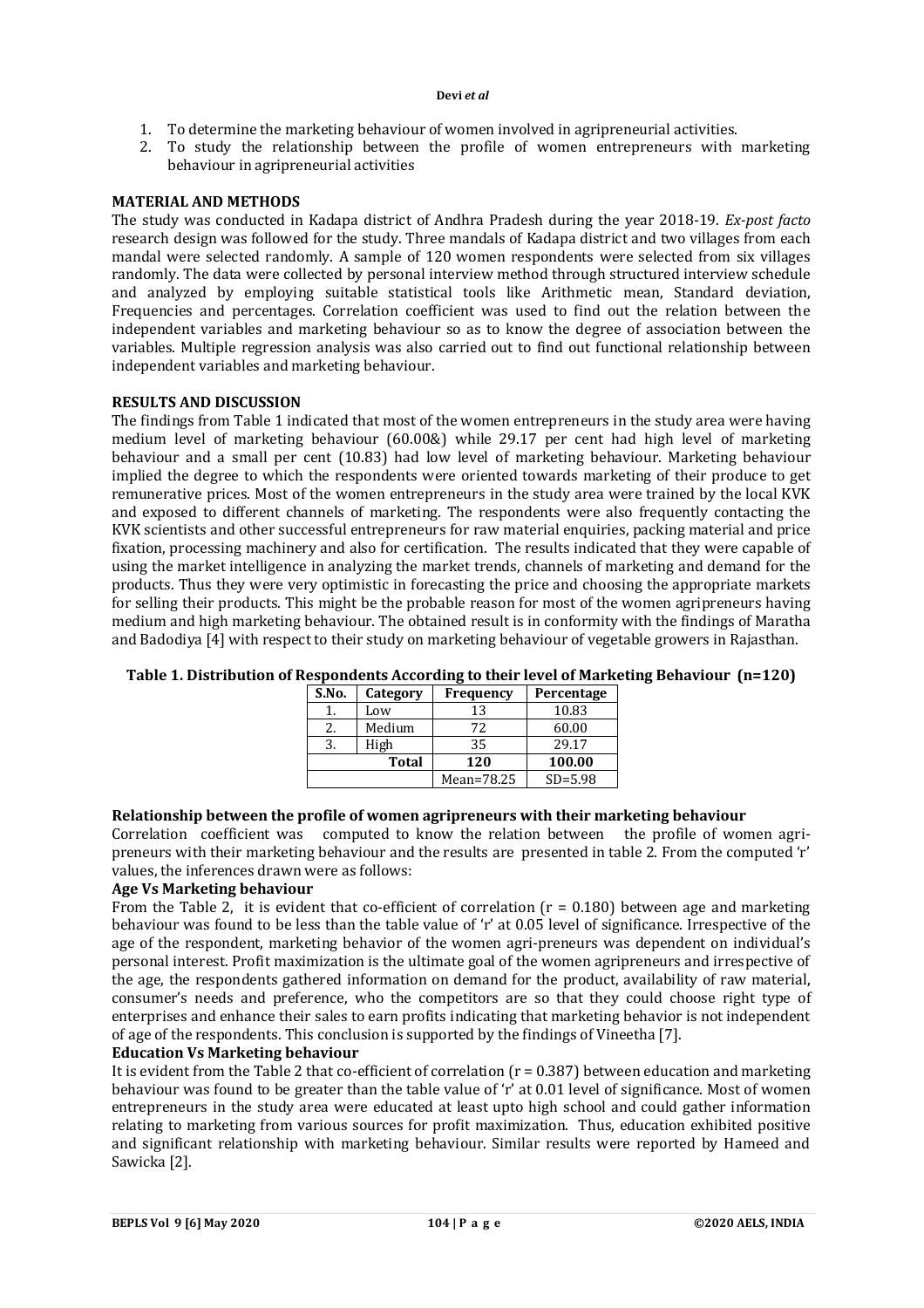# **Entrepreneurial Experience Vs Marketing behaviour**

From the Table 2, it is found that co-efficient of correlation ( $r = 0.389$ ) between entrepreneurial experience and marketing behaviour was found to be greater than the table value of 'r' at 0.01 level of significance. Experienced entrepreneurs are well aware about market intelligence and have more contacts with various market related agencies. Hence, they can take appropriate decisions about the market related issues and achieve the goals of their business in time. Thus, higher the entrepreneurial experience higher will be the marketing behaviour. Similar results were reported by Hameed and Sawicka [2].

## **Social Participation Vs Marketing behaviour**

The findings in Table 2 indicate that co-efficient of correlation  $(r = 0.328)$  between social participation and marketing behaviour was found to be greater than the table value of 'r' at 0.01 level of significance. Therefore, it could be inferred that there was positive and significant relationship between social participation and marketing behaviour of women agri-preneurs. Women agripreneurs having membership in or more organizations have a scope to interact and exchange ideas on marketing information, consumer's preferences, demand and competition aspects. As a result, they can decide the prices, marketing channels, marketing mix and make profits by choosing best options from the available sources indicating that they have good marketing behavior. This finding was in conformity with the findings of Vineetha [7].

## **Risk Orientation Vs Marketing behaviour**

From the Table 2, it is apparent that co-efficient of correlation  $(r = 0.273)$  between risk orientation and marketing behaviour was found to be greater than the table value of 'r' at 0.01 level of significance. Therefore, it could be inferred that there was positive and significant relationship between risk orientation and marketing behaviour of women agri-preneurs. Women agripreneurs with high risk orientation might be seeking information and implement new ideas in their ventures which are crucial for the growth of the business. This improves the marketing behaviour of women agripreneurs. This conclusion is supported with the findings of Yavanapriya [8].

## **Innovativeness Vs Marketing behaviour**

The data presented in Table 2 reveals that co-efficient of correlation  $(r = 0.797)$  between innovativeness and marketing behaviour was found to be greater than the table value of 'r' at 0.01 level of significance. Most of the women entrepreneurs in the study area were educated and enthusiastic to expand their business activities with the aim of achieving profits. This attitude of the women entrepreneurs might have motivated them to gather information related to marketing their products and this might be the reason for positive and significant relationship between innovativeness and marketing behaviour.

## **Management Orientation Vs Marketing behaviour**

From the Table 2 it is evident that co-efficient of correlation  $(r = 0.431)$  between management orientation and marketing behaviour was found to be greater than the table value of 'r' at 0.01 level of significance. Most of the women agri-preneurs have undergone trainings on various managerial aspects such as production, processing and marketing. They were well aware about various issues about managerial aspects so that they can effectively tackle the problems in time and could gain more profits by adopting the best techniques of marketing. Hence, there existed positive significant relationship between management orientation and marketing behaviour.

# **Decision Making Ability Vs Marketing behaviour**

The findings from Table 2 indicated that co-efficient of correlation  $(r = 0.686)$  between decision making ability and marketing behaviour was found to be greater than the table value of 'r' at 0.01 level of significance. Women agri-preneurs ability to take right and timely decisions depends on experience. As they gain more experience as entrepreneurs, they make prompt and effective decisions regarding market trends independently. This might be the probable reason for the variable showing positive and significant relationship with marketing behaviour. This finding of the study was in agreement with the findings of Yavanapriya [8] and Dhara [1].

## **Annual Family Income Vs Marketing behaviour**

As seen in Table 2 the co-efficient of correlation  $(r = 0.336)$  between annual family income and marketing behaviour was found to be greater than the table value of 'r' at 0.01 level of significance. Women entrepreneurs who belonged to high income group might have tried new methods by adopting improved technology for profit maximization. When women agripreneurs try new products, they also enquire about various channels to sell the products, create demand for the product and plan the strategies to earn maximum profit. Such attitude directly influences the marketing behaviour of an individual and this contributed for the variable showing positive significant relationship with marketing behaviour. The conclusion is supported by the findings of Vineetha [7].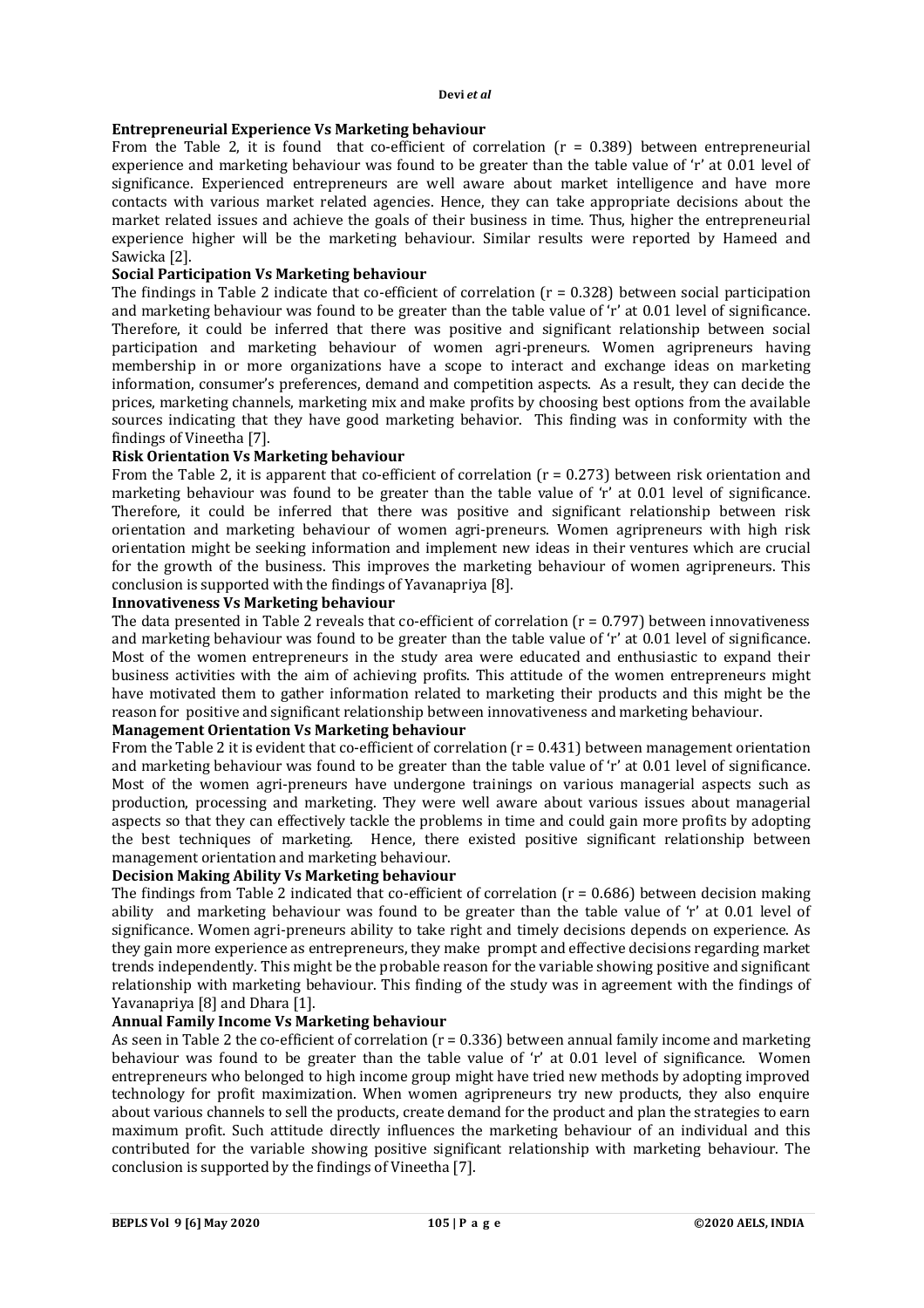### **Economic Orientation Vs Marketing behaviour**

From the Table 2 it is evident that co-efficient of correlation ( $r = 0.107$ ) between economic orientation and marketing behaviour was found to be less than the table value of 'r' at 0.05 level of significance. The results indicated that economic orientation had no influence on the marketing behavior of the respondents. In spite of the financial constraints faced by the women agri-preneurs, the respondents being educated and having received trainings from different institutions. utilized the information from mass media as well as contacted experienced people to study the markets, consumer preferences and acted tactfully in marketing their products so as to earn profits. This has resulted in positive and non significant relationship between economic motivation and marketing behavior. The observed result is in conformity with the findings of Yavanapriya [8].

## **Credit Orientation Vs Marketing behaviour**

From the Table 2 it is evident that co-efficient of correlation (r = 0.120) between credit orientation and marketing behaviour was found to be less than the table value of 'r' at 0.05 level of significance.. The findings indicated that credit orientation had no influence on marketing behaviour of the respondents. The enterprises owned by the women agripreneurs in the study area are mostly micro enterprises and they were unaware of the different schemes implemented by the government for the benefit of entrepreneurs. They mostly approached the non institutional sources for credit as the procedures and norms to be followed for institutional sources were very rigid.

## **Extension Contact Vs Marketing behaviour**

From the Table 2 it is evident that co-efficient of correlation  $(r = 0.422)$  between extension contact and marketing behaviour was found to be greater than the table value of 'r' at 0.01 level of significance. The results indicated that contact with the extension personnel and experienced entrepreneurs are the one of the trusted ways to get market related information. The women agri-preneurs revealed that they regularly contacted successful entrepreneurs and KVK scientists and this might have resulted in acquisition of the knowledge related to marketing and to generate new ideas in their ventures. This might be the probable reason for positive and significant relationship between marketing behaviour and extension contact. This finding of the study was in agreement with the findings of Johnson and Manoharan [4] and Kad *et al.* [5].

# **Mass Media Exposure Vs Marketing behaviour**

From the Table 2 it is evident that co-efficient of correlation (r = 0.330) between mass media exposure and marketing behaviour was found to be greater than the table value of 'r' at 0.01 level of significance. Mass media is one of the potential sources of generating good ideas as well as widening the vision of the entrepreneurs. There is ample scope for the women agripreneurs to make use of market related information, success stories and price information which are disseminated through mass media in order to get a clear cut picture about the prevailing conditions as well as future outlook for various marketing aspects. This might be the probable reason for the variable showing positive significant relationship with marketing behaviour. The finding was in tune with Johnson and Manoharan [4] and Kad *et al.* [5].

## **Training Received Vs Marketing behaviour**

The data in Table 2 revealed that co-efficient of correlation  $(r = 0.277)$  between training received and marketing behaviour was found to be greater than the table value of 'r' at 0.01 level of significance. Before starting an enterprise, the women agri-preneurs revealed that they have undergone training either in KVK or DRDA or else contacted successful entrepreneurs to be trained not only on production, processing but also on marketing issues of the business. Thus, number of trainings undergone by the entrepreneurs influenced their marketing behavior resulting in positive significant relationship of the variable with marketing behaviour. This finding of the study were in tune with those of Vineetha [7].

# **Market Facilities Vs Marketing behaviour**

It is observed from Table 2 that co-efficient of correlation  $(r = 0.045)$  between market facilities and marketing behaviour was found to be less than the table value of 'r' at 0.05 level of significance. The findings indicated that the market facilities had no influence on marketing behaviour of the respondents. The women entrepreneurs were aware of the consumers demand, quality aspects and strategies for attracting the consumers as they were trained and sought information from different sources. Inspite of possessing knowledge on these aspects, the respondents being owners of small or micro enterprises were confined to the rural areas, the final products were either sold out in the local markets itself or the respondents approached the middle men or commission agents for selling the products as the transport charges was an additional burden for them. The findings of the study was in tune with Maratha and Badodiya [6].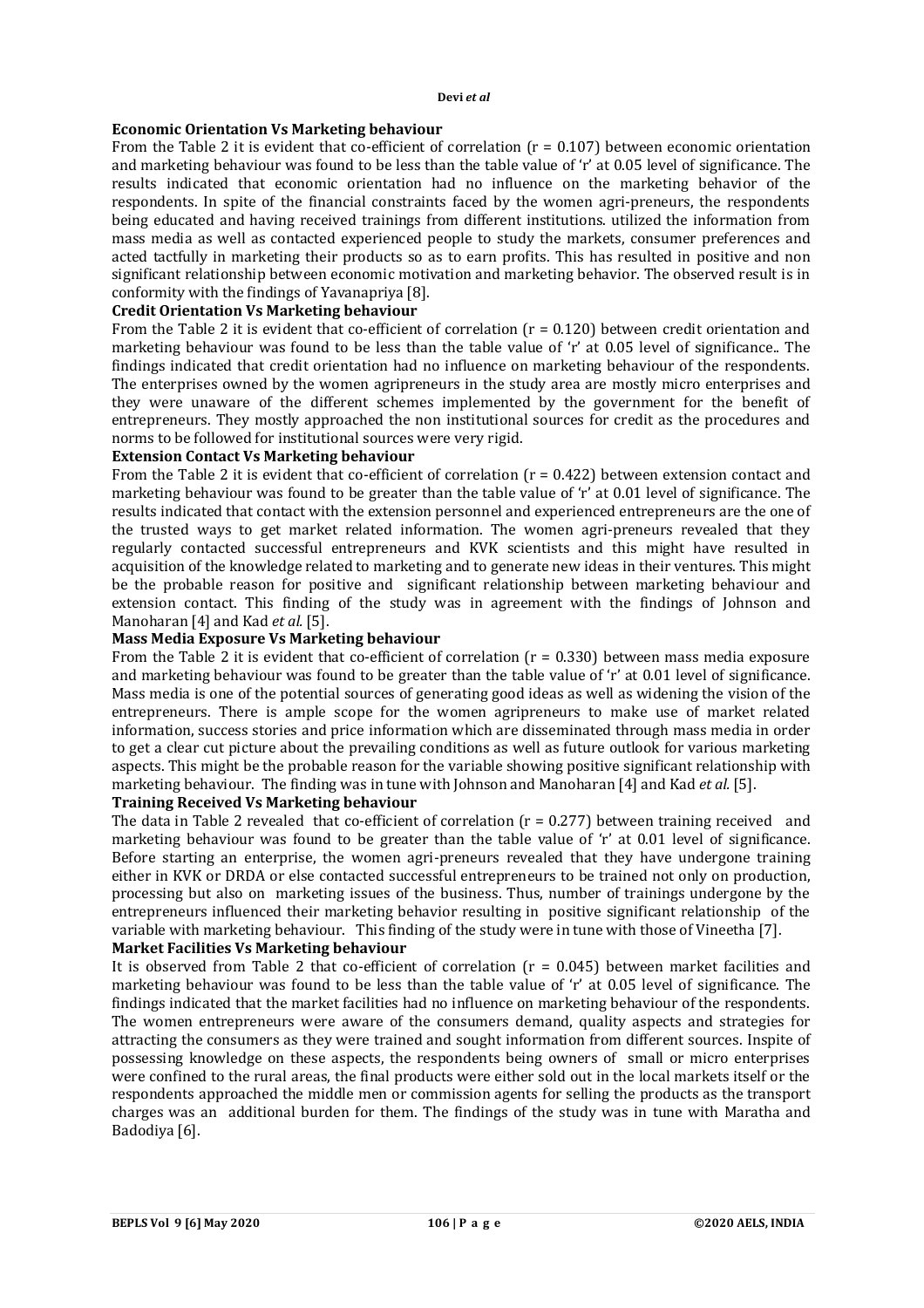# **Market Intelligence Vs Marketing behaviour**

From the Table 2 it is evident that  $\overline{\text{co}}$ -efficient of correlation ( $\overline{\text{r}}$  = 0.246) between market intelligence and marketing behaviour was found to be greater than the table value of 'r' at 0.01 level of significance. Running an enterprise profitably indicates that the entrepreneur is able to execute appropriate strategies to satisfy the consumers needs, give them quality products, compete with other similar products and ultimately create a brand name for their products. Such strategies are a part of market intelligence and when entrepreneurs possess good market intelligence, they can design their products to meet the demands of the consumer, attract fabulous sales resulting in profit maximization. Thus, market intelligence can directly influence the marketing behaviour of the respondents. Similar trend was also exhibited in the study area wherein the women entrepreneurs having good market intelligence could create brand name for their products, create demand and earn good profits. The findings of the study was in tune with Jaisridhar [3].

| Behaviour of women in Agripreheurial Activities |                |                             |                                    |  |  |  |
|-------------------------------------------------|----------------|-----------------------------|------------------------------------|--|--|--|
| S. No.                                          | Variable No.   | <b>Independent variable</b> | Correlation coefficient (r) values |  |  |  |
|                                                 | $\mathrm{X}_1$ | Age                         | 0.180NS                            |  |  |  |
| 2                                               | X2             | Education                   | $0.387**$                          |  |  |  |
| 3                                               | $X_3$          | Entrepreneurial experience  | $0.389**$                          |  |  |  |
| 4                                               | $X_4$          | Social participation        | $0.328**$                          |  |  |  |
| 5                                               | Х5             | Risk orientation            | $0.273**$                          |  |  |  |
| 6                                               | $\mathrm{X}_6$ | Innovativeness              | $0.797**$                          |  |  |  |
| 7                                               | X7             | Management orientation      | $0.431**$                          |  |  |  |
| 8                                               | $X_8$          | Decision making ability     | $0.686**$                          |  |  |  |
| 9                                               | X9             | Annual family income        | $0.336**$                          |  |  |  |
| 10                                              | $X_{10}$       | Economic orientation        | 0.107N                             |  |  |  |
| 11                                              | $X_{11}$       | Credit orientation          | 0.120 <sup>NS</sup>                |  |  |  |
| 12                                              | $X_{12}$       | <b>Extension contact</b>    | $0.422**$                          |  |  |  |
| 13                                              | $X_{13}$       | Mass media exposure         | $0.330**$                          |  |  |  |
| 14                                              | $X_{14}$       | Training received           | $0.277**$                          |  |  |  |
| 15                                              | $X_{15}$       | Marketing facilities        | $0.045$ <sub>NS</sub>              |  |  |  |
| 16                                              | $X_{16}$       | Market intelligence         | $0.246**$                          |  |  |  |

## **Table.2 Correlation Coefficients between the Selected Profile Characteristics With the Marketing Behaviour of Women in Agripreneurial Activities**

\* : Significant at 0.05 level of probability

\*\* : Significant at 0.01 level of probability

NS : Non-significant

**Table.3** Multiple Linear Regression analysis of the selected independent variables with marketing behaviour of women in agripreneurial activities

| S.No.          | Independent variable       | <b>Std. Error</b> | 'b' values | 't' values             | 'P' values |
|----------------|----------------------------|-------------------|------------|------------------------|------------|
| $X_1$          | Age                        | 0.046             | 0.019      | 0.291Ns                | 0.771      |
| $X_2$          | Education                  | 0.264             | 0.096      | 1.270 <sup>NS</sup>    | 0.207      |
| $X_3$          | Entrepreneurial experience | 0.064             | $-0.147$   | $-2.200*$              | 0.030      |
| $X_4$          | Social participation       | 0.491             | 0.033      | 0.526Ns                | 0.600      |
| $X_5$          | Risk orientation           | 0.094             | $-0.088$   | $-1.474NS$             | 0.144      |
| $X_6$          | Innovativeness             | 0.095             | 0.481      | $6.679**$              | 0.000      |
| X <sub>7</sub> | Management orientation     | 0.113             | 0.071      | 1.178NS                | 0.242      |
| $X_8$          | Decision making ability    | 0.218             | 0.249      | 3.588*                 | 0.001      |
| X <sub>9</sub> | Annual family income       | 0.006             | 0.238      | $2.150*$               | 0.034      |
| $X_{10}$       | Economic orientation       | 0.112             | $-0.048$   | $-0.811$ <sub>NS</sub> | 0.419      |
| $X_{11}$       | Credit orientation         | 0.322             | $-0.180$   | $-2.565*$              | 0.012      |
| $X_{12}$       | <b>Extension contact</b>   | 0.169             | 0.162      | $2.321*$               | 0.022      |
| $X_{13}$       | Mass media exposure        | 0.129             | 0.018      | 0.285NS                | 0.776      |
| $X_{14}$       | Training received          | 0.728             | $-0.060$   | $-1.057NS$             | 0.293      |
| $X_{15}$       | Marketing facilities       | 0.101             | $-0.142$   | $-2.035*$              | 0.044      |
| $X_{16}$       | Market intelligence        | 0.208             | 0.050      | 0.588NS                | 0.558      |

 $R^2 = 0.772$ 

\* : Significant at 0.05 level of probability

\*\* : Significant at 0.01 level of probability

NS : Non-significant